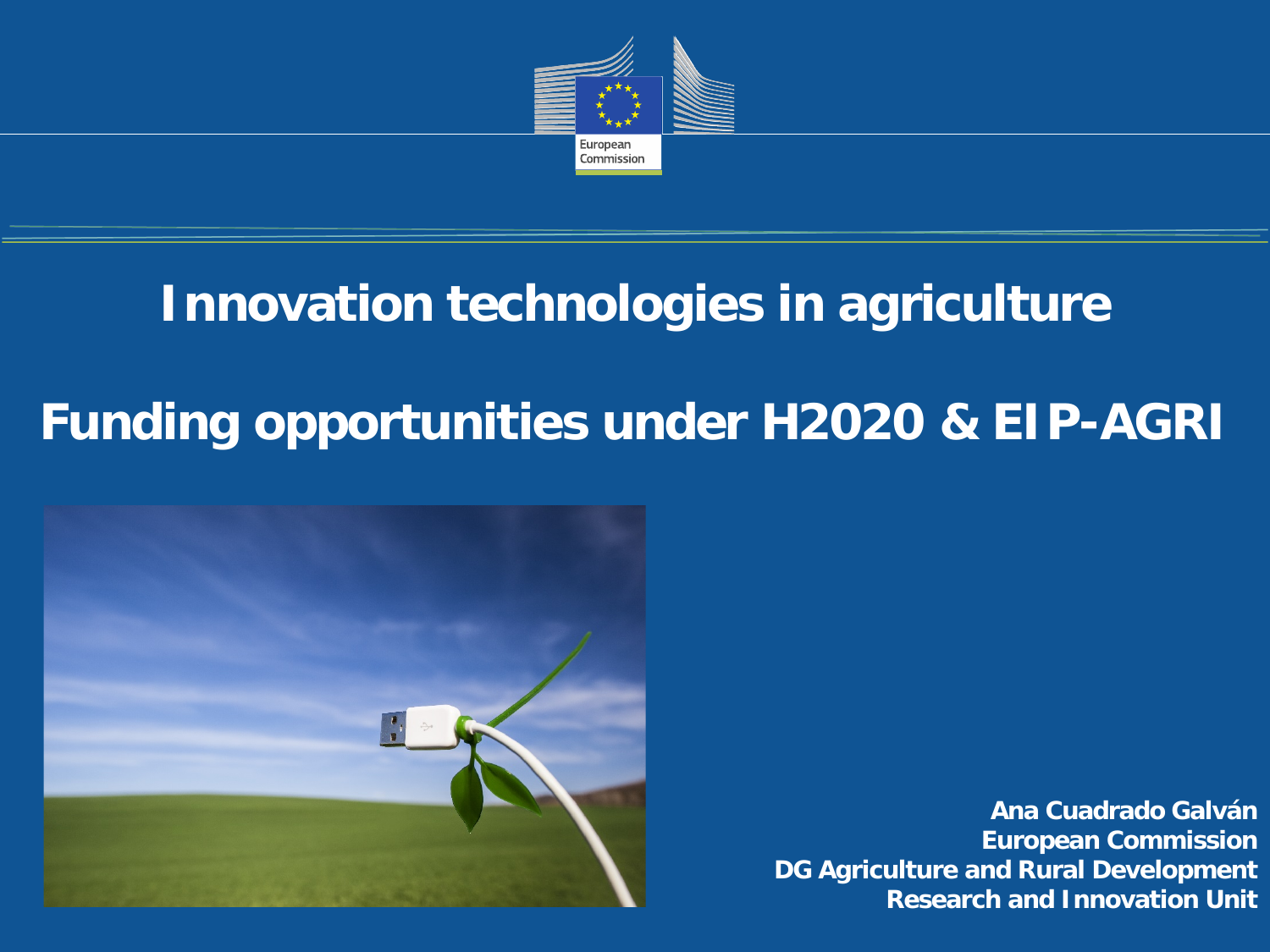



#### THE FRAMEWORK PROGRAMME FOR RESEARCH AND INNOVATION







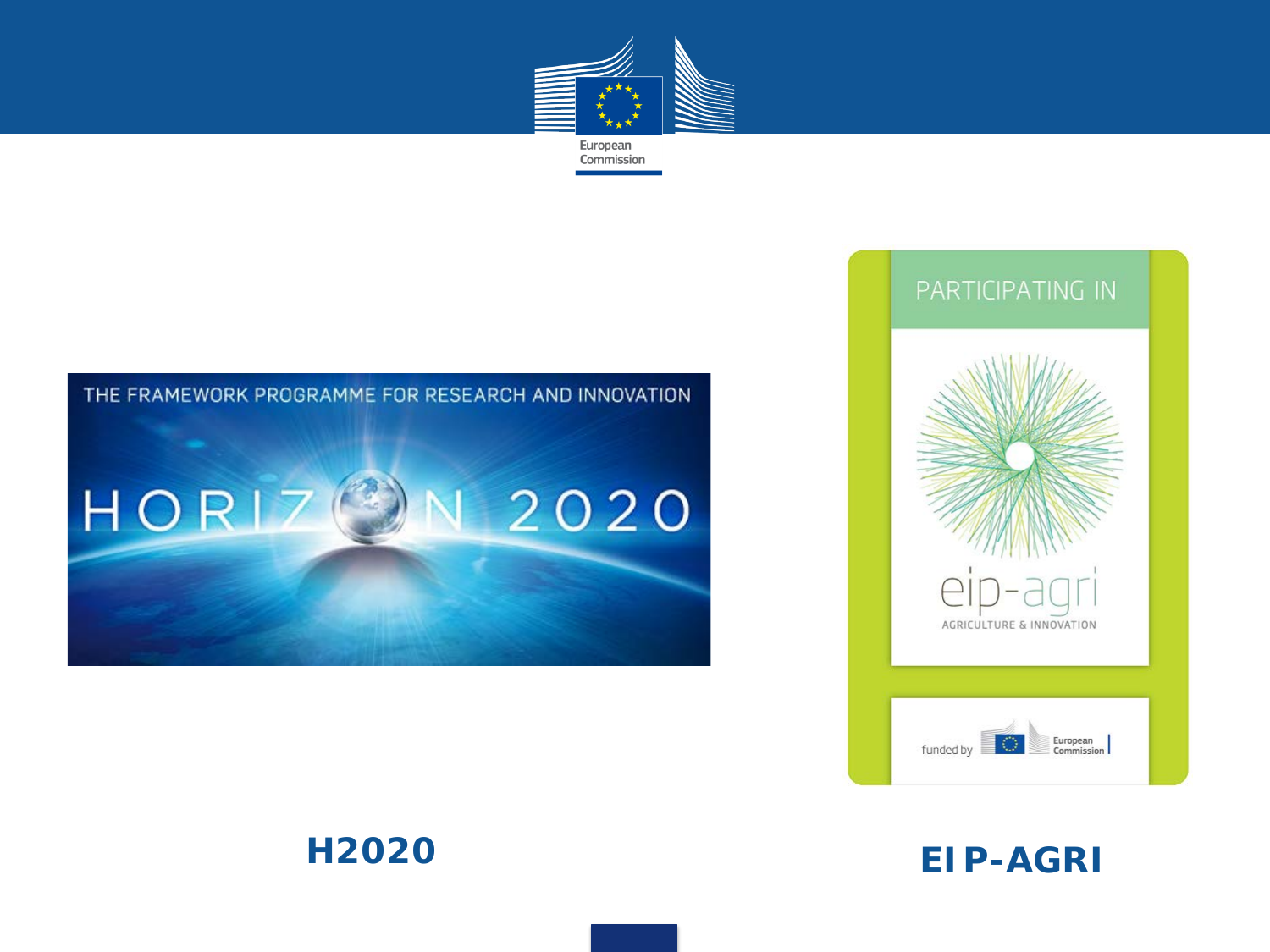



## **EU Context**

- The establishment of European Innovation Partnerships (EIPs) in different sectors represents a new approach under the **Europe 2020 Strategy** to **speed up innovation.**
- The Europe 2020 Flagship Initiative "Innovation Union" specifies European Innovation Partnerships (EIP) as a new tool for **fostering innovation through linking existing policies and instruments**
- EIPs should provide favourable conditions for research and innovation partners to **co-operate and achieve better and faster results** compared to existing approaches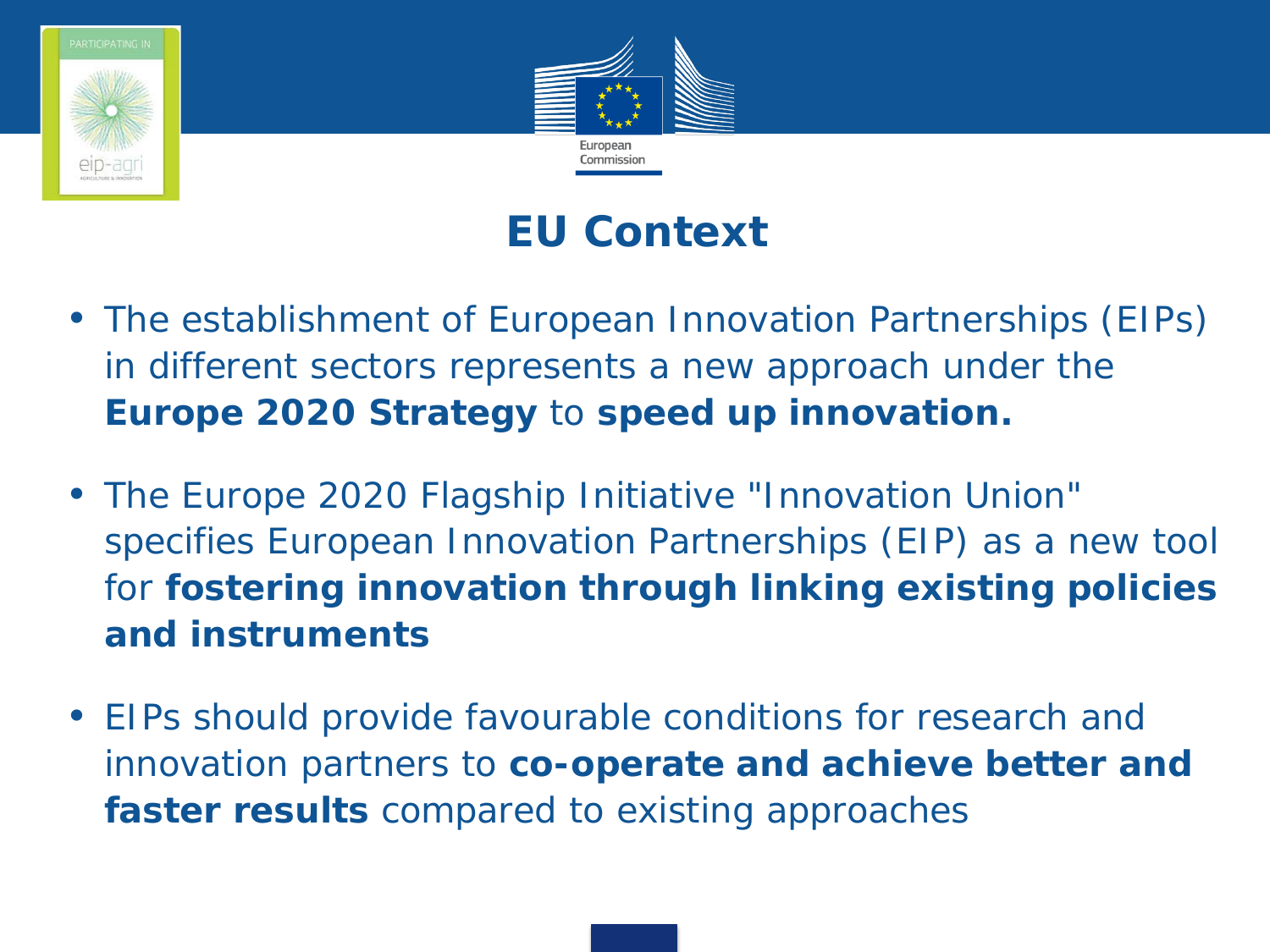



## **Approach**





## *Linear Innovation Interactive Innovation*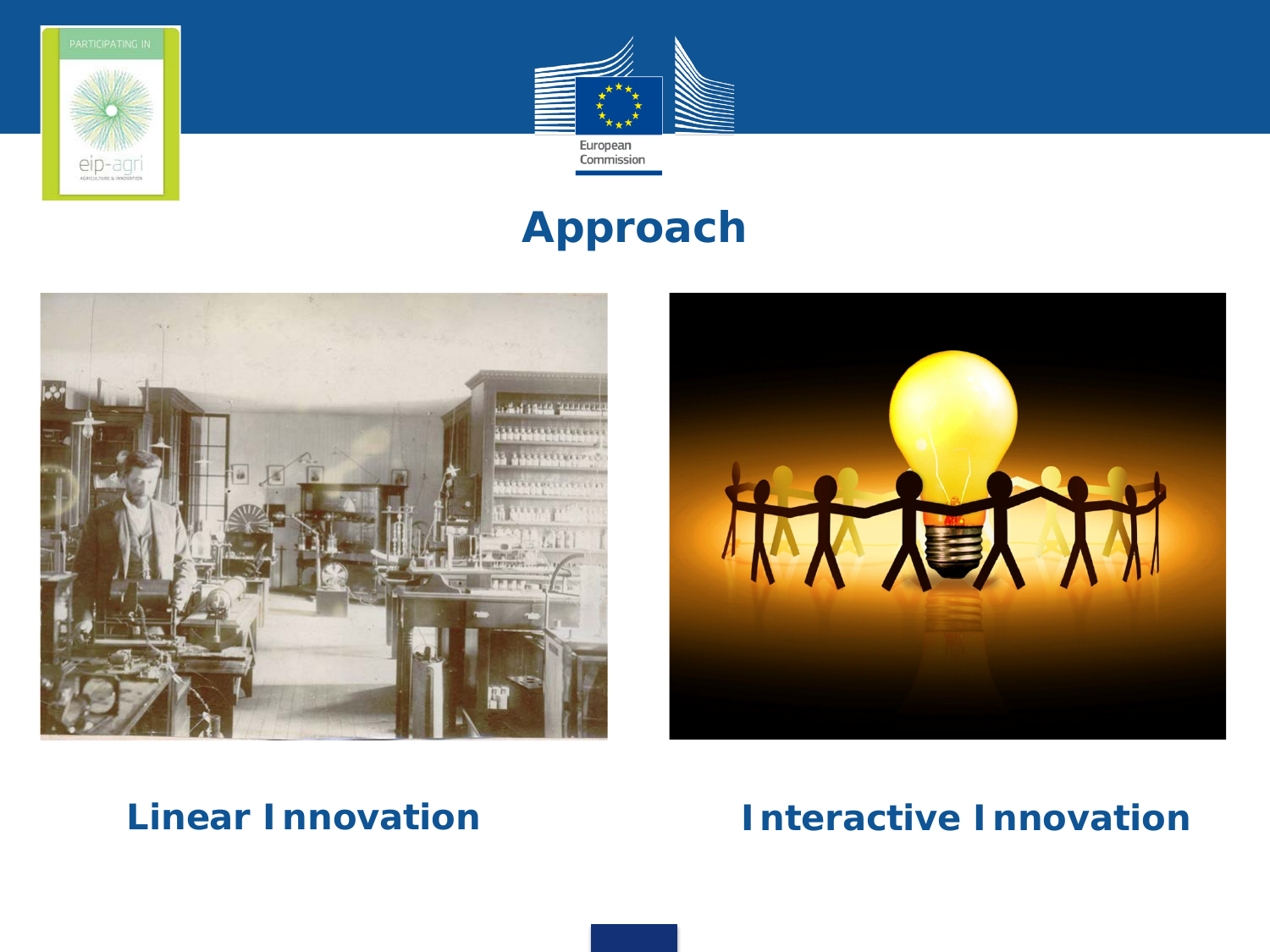



# **Key Actors: Operational Groups**

- **Action- and result-oriented** "hands-on" groups
- Built around **concrete innovation projects**, developing and testing innovative solutions
- Established **on the initiative of innovation actors**  such as farmers, foresters, scientists, advisors, agribusiness, and NGOs
- **Combining competencies** (practical and scientific), needed for the implementation of a certain project
- Obligation to **disseminate results** at EU level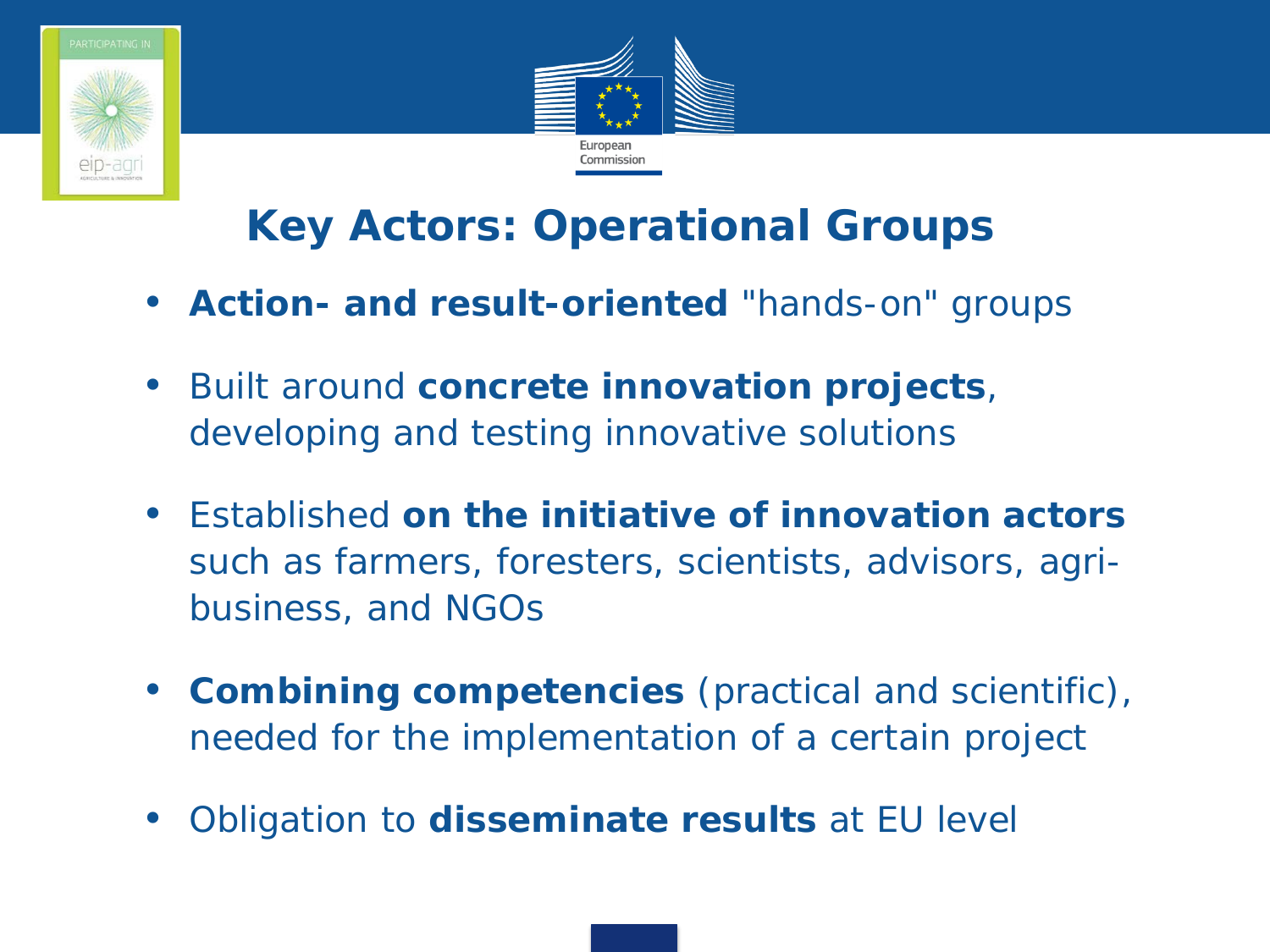



## **Funding**

## **Rural Development Programmes**

- Setting up support for an Operational Group project
- Operational Group project funding
- Innovation support services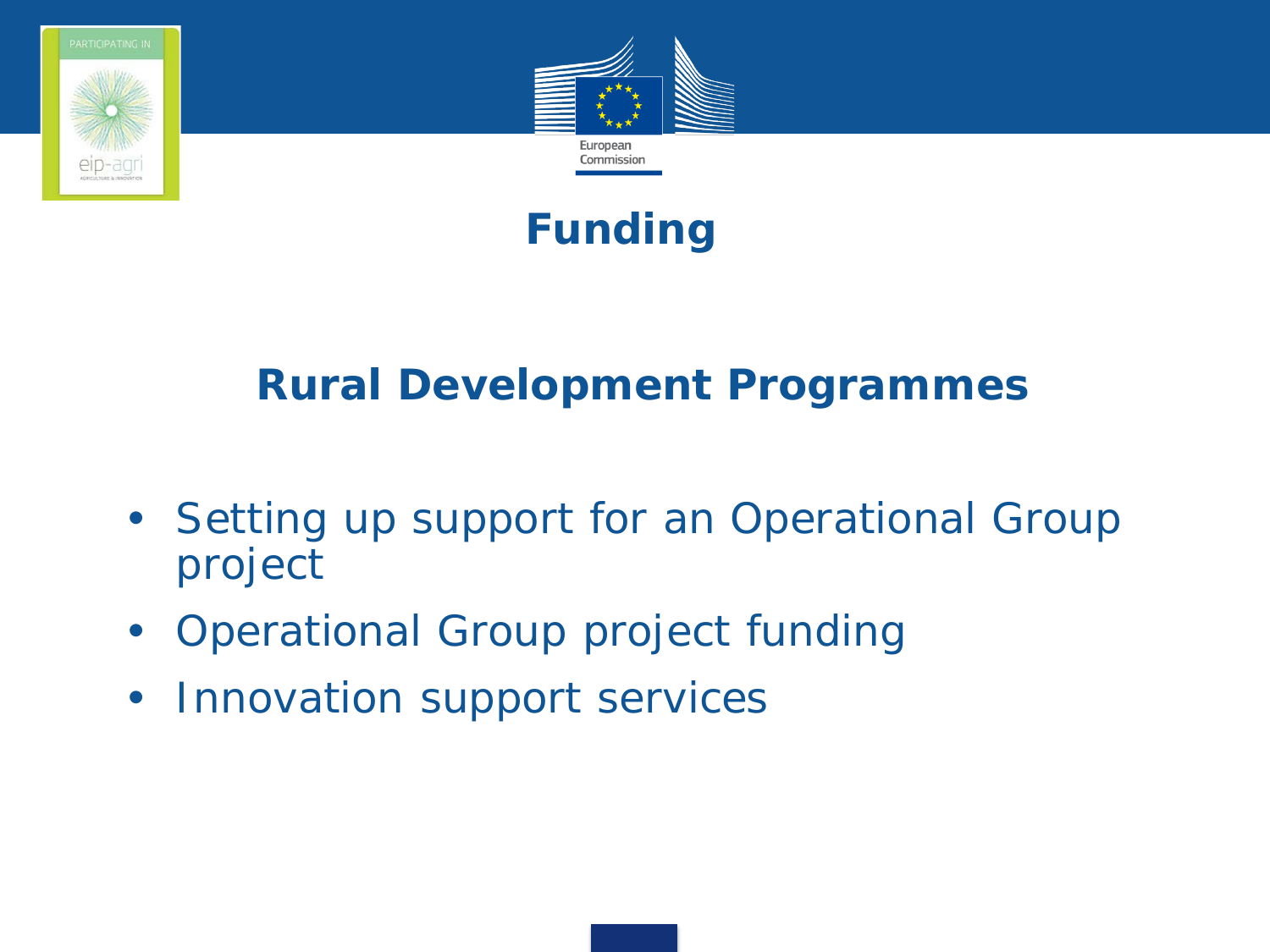



# **EIP - NETWORK**

- **Collecting** information (research and innovation projects etc.)
- Effective **flow of information** (website, helpdesk function)
- **Exchange** on overall innovation topics (seminars, workshops)
- **Sharing knowledge** on concrete practical work (FOCUS GROUPS)
- Systematic **feedback** to the scientific community about practice needs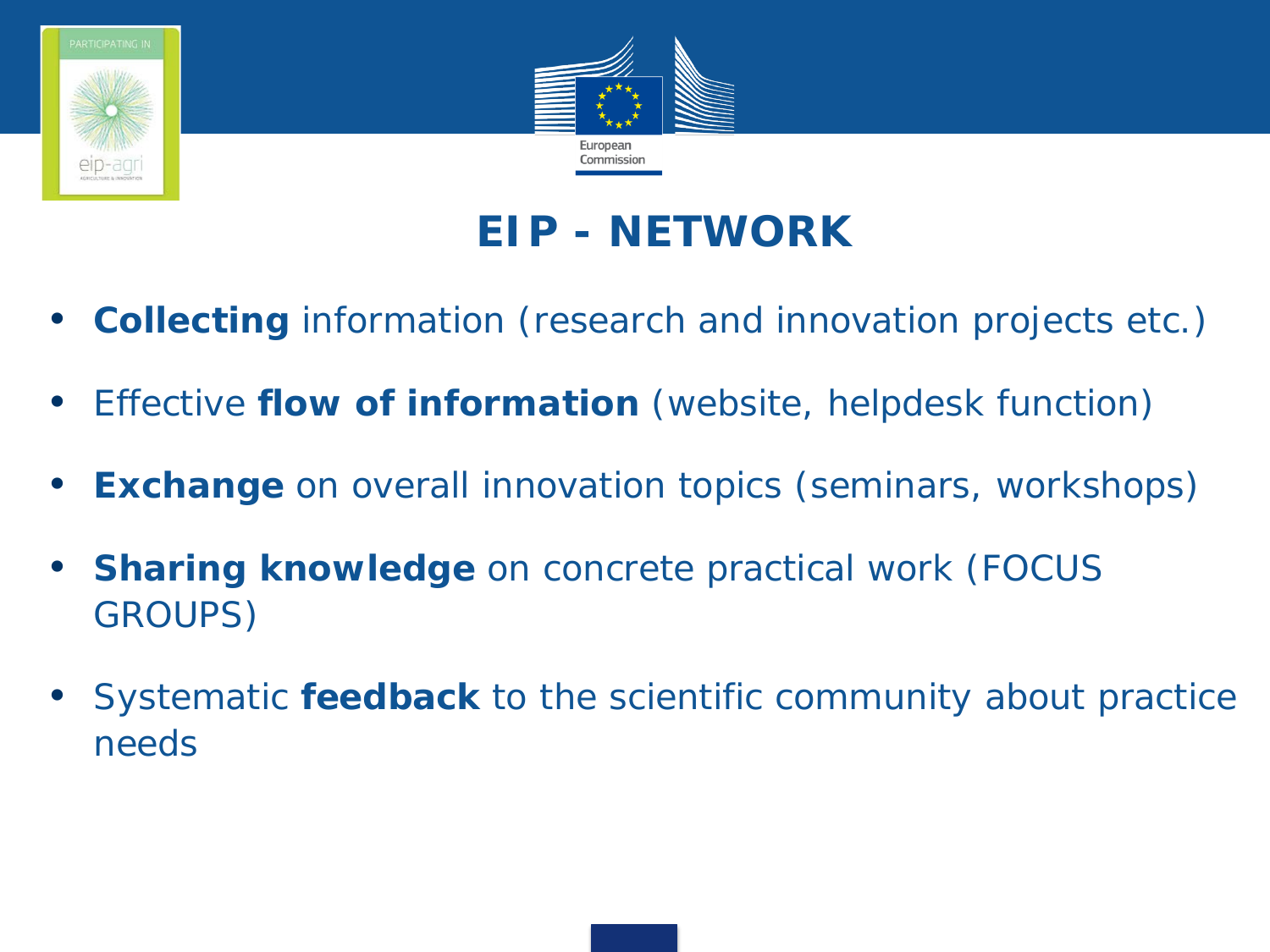



## **Focus Group**

A temporary group of experts discuss potential ways forward on how to address specific challenges in specific areas of actions. Part of the networking function of the EIP

## **Overall Tasks**

- 1. Take stock of the **state** of the art of **practice**
- 2. Take stock of the **state** of the art of **research**
- 3. Identify **needs** from practice for further **research**
- 4. Propose priorities for innovative **action** (e.g. new OG´s)

**Final REPORT** in specified amount of time (**2** meetings!)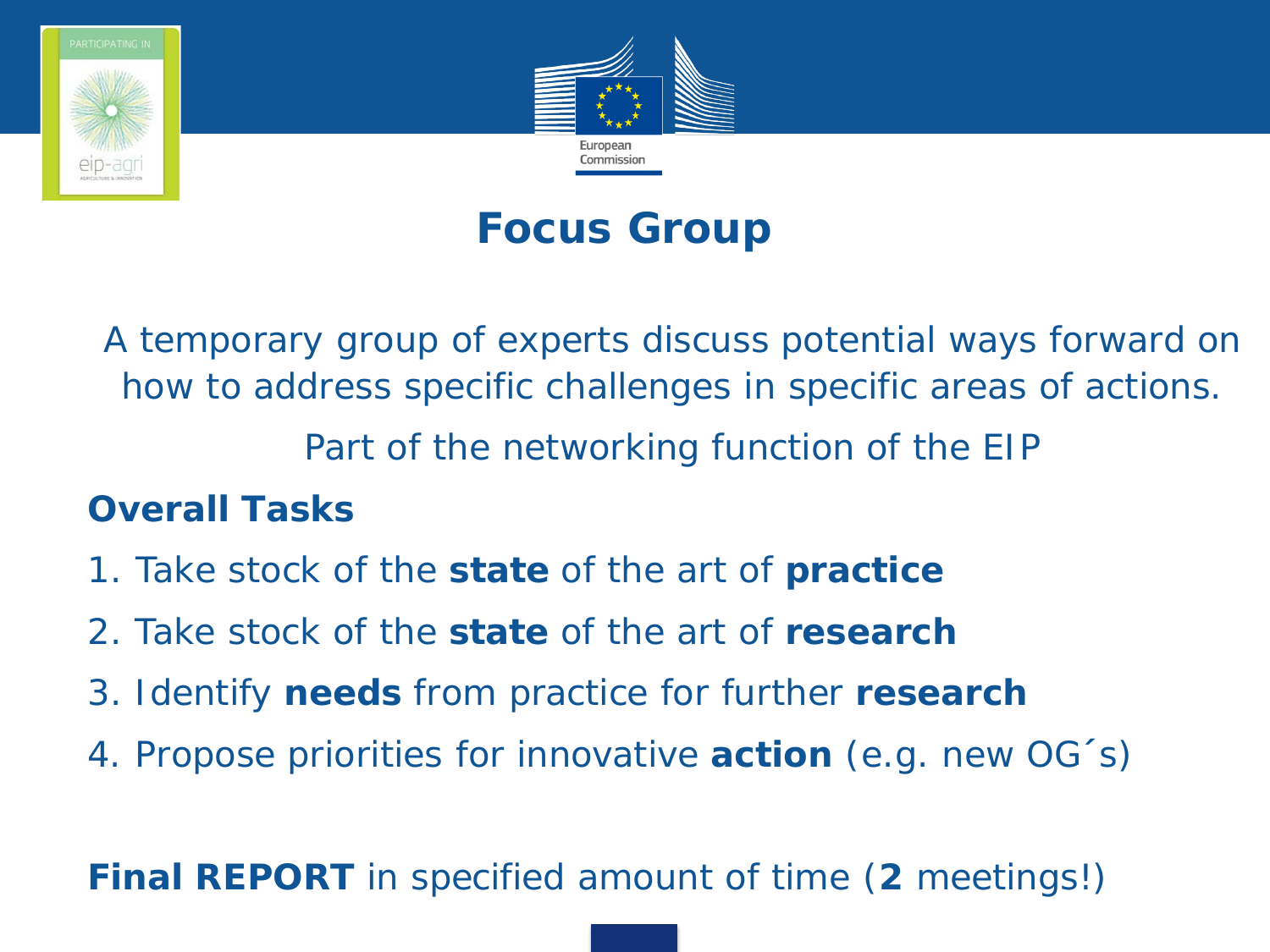



# **Focus Group "Mainstreaming Precision Farming"**

- How to organise the data capture and processing to mainstream the application of precision farming for an optimisation of inputs and yield?
- Try to identify the main reasons behind the current lack of adoption, and identifying the key barriers to the implementation of Precision Farming on European farms.

Final report:

[http://ec.europa.eu/eip/agriculture/en/content/mainstreaming](http://ec.europa.eu/eip/agriculture/en/content/mainstreaming-precision-farming)[precision-farming](http://ec.europa.eu/eip/agriculture/en/content/mainstreaming-precision-farming)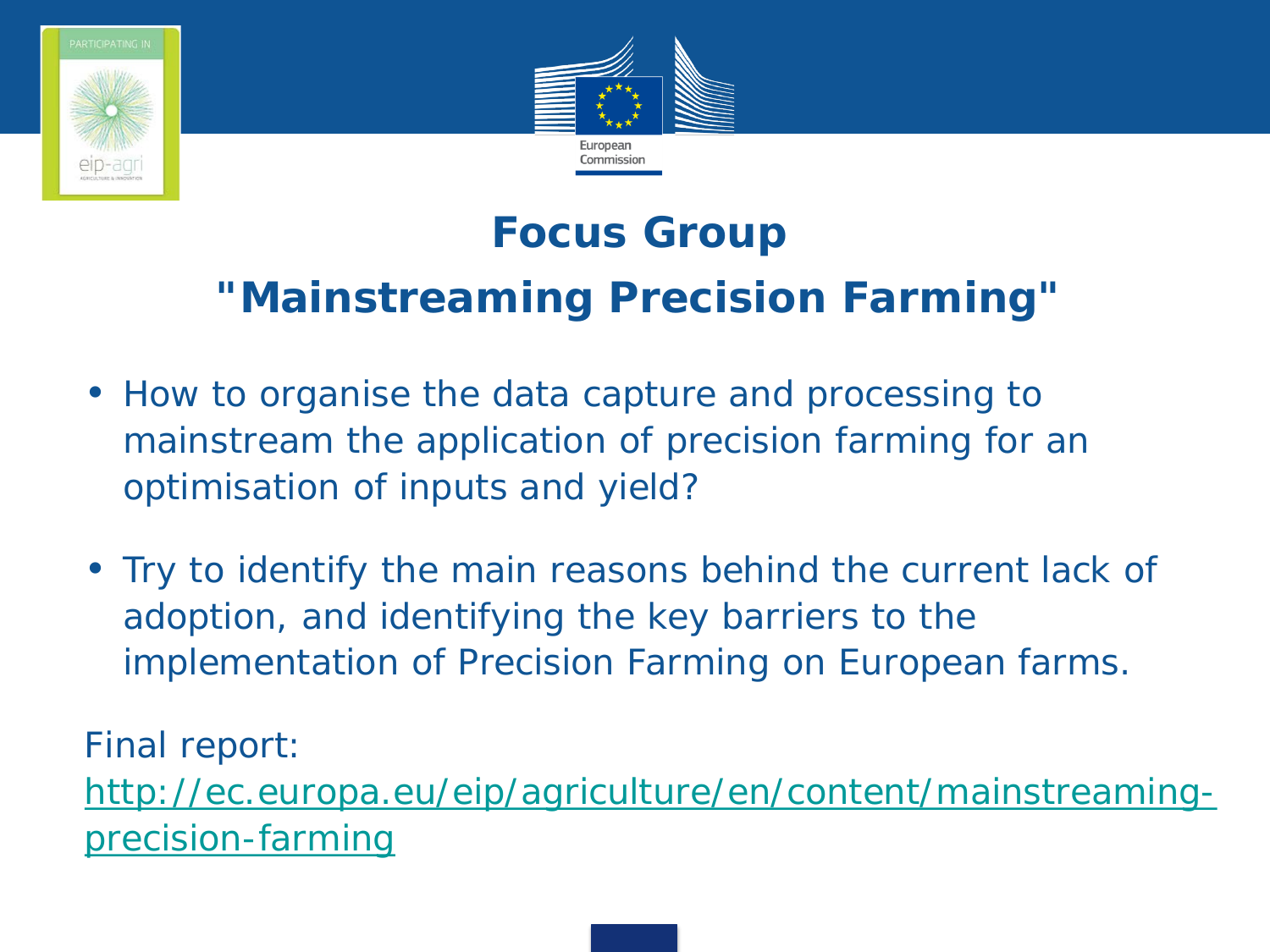

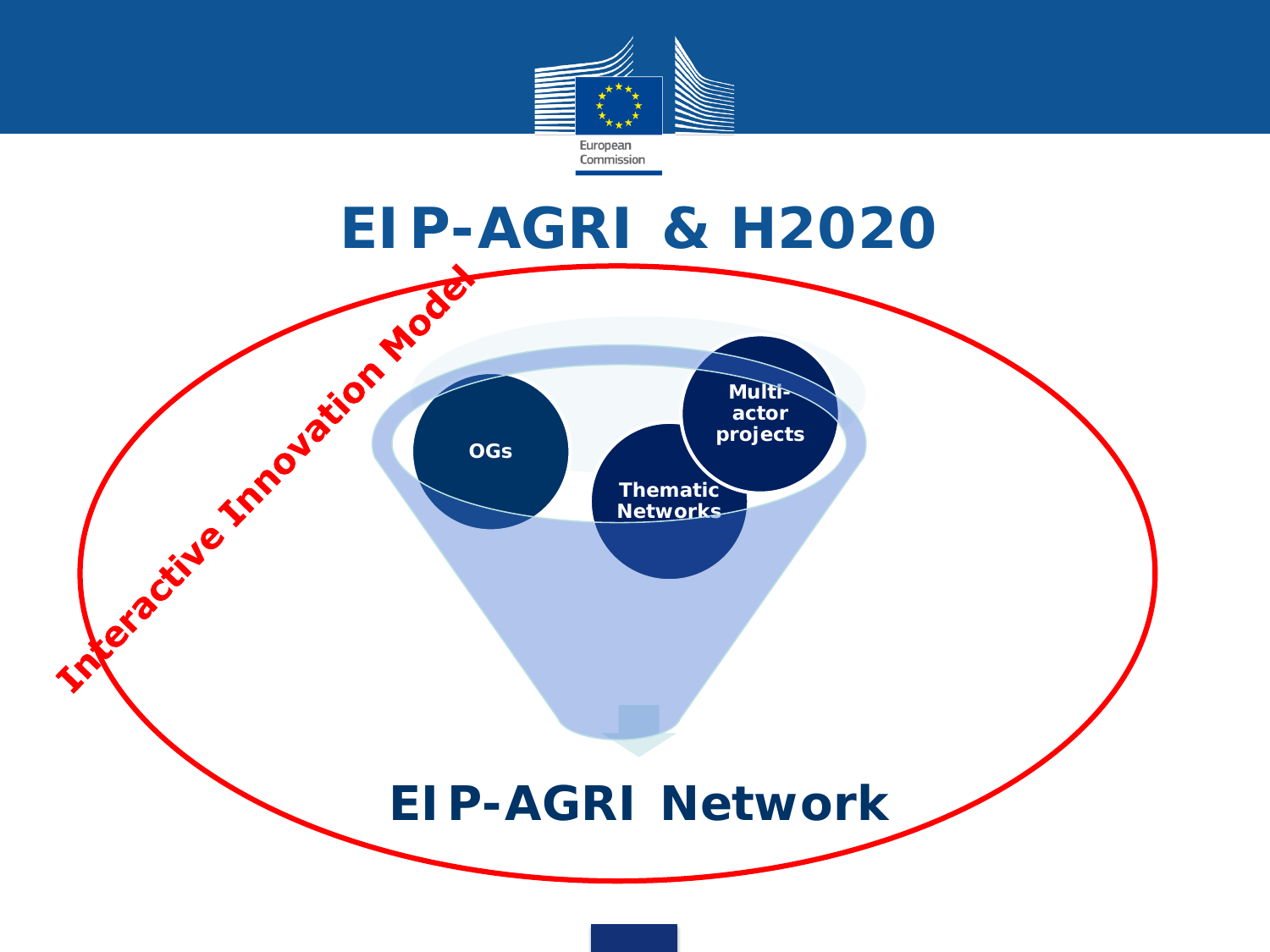THE FRAMEWORK PROGRAMME FOR RESEARCH AND INNOVATION

 $HORIZ<sup>2</sup>$ 





2020

**Cross-cutting activities - Internet of Things (135 m€)** 

**1. Health, demographic change and wellbeing**

**2. Food security, sustainable agriculture and forestry, marine and maritime and inland water research and the bioeconomy**

**3. Secure, clean and efficient energy**

**4. Smart, green and integrated transport**

**5. Climate action, environment, resource efficiency and raw materials**

**6. Europe in a changing world – inclusive, innovative and reflective Societies**

**7. Secure societies – Protecting freedom and security of Europe and its citizens**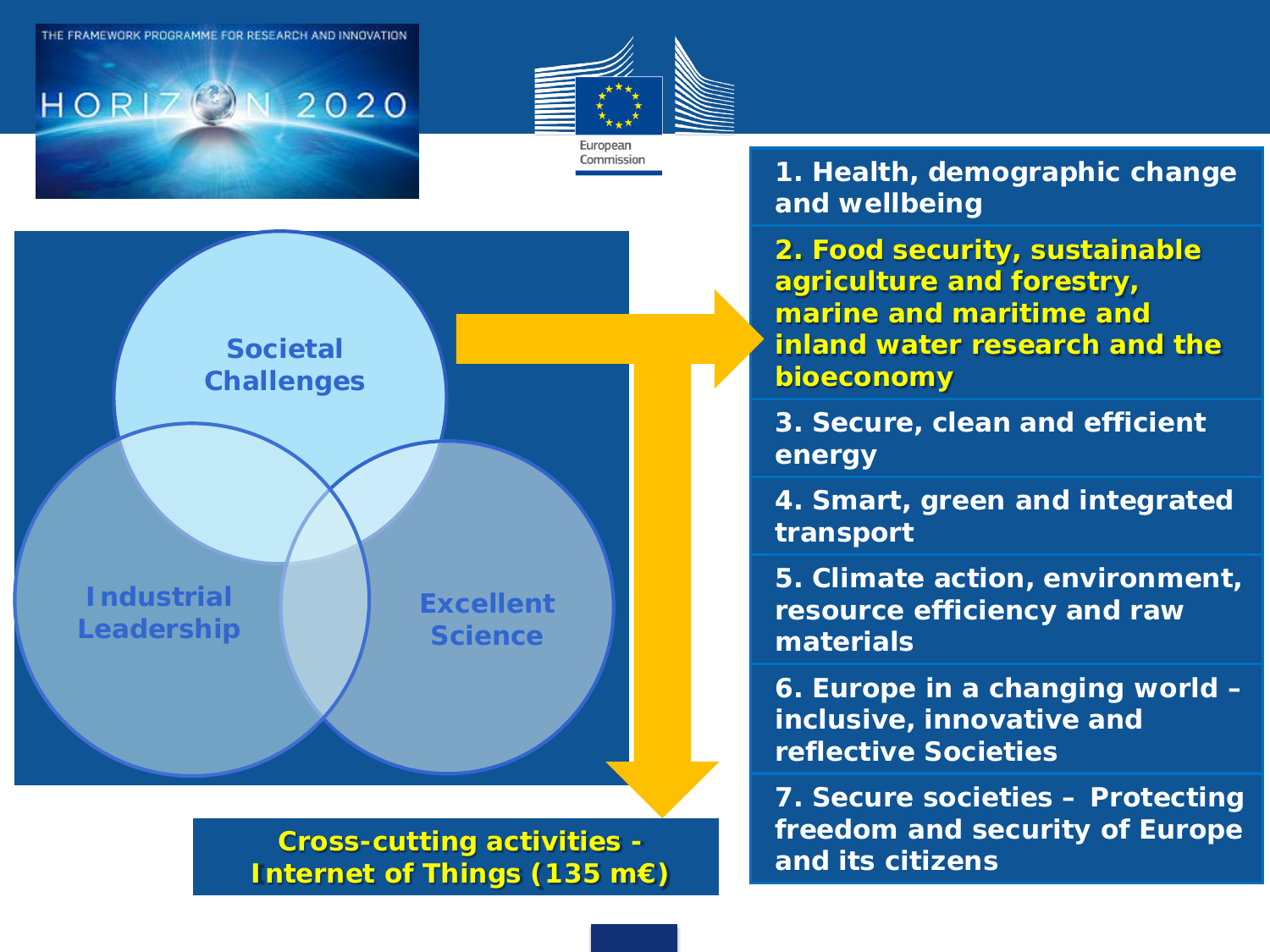



# **Work Programme 2016-2017 (1)**

## **Societal Challenge 2:**

- **SFS-06-2016** "Weeding strategies, tools and technologies for sustainable weed management" (RIA) (7 m€) (deadline 17/2/16 1st stage and 13/9/16 2nd stage)
- **RUR-10-2016** -*"Thematic Networks compiling knowledge ready for practice"* (CSA) (10 m€) (deadline 17/2/16)
- **RUR-10-2017** -*"Thematic Networks compiling knowledge ready for practice"* (CSA) (10 m€) (Deadline 14/2/17)
- *RUR-12-2017 "Networking European farms to boost thematic knowledge exchanges and close the innovation gap"* (CSA) (7 m€ ) (deadline 14/2/17)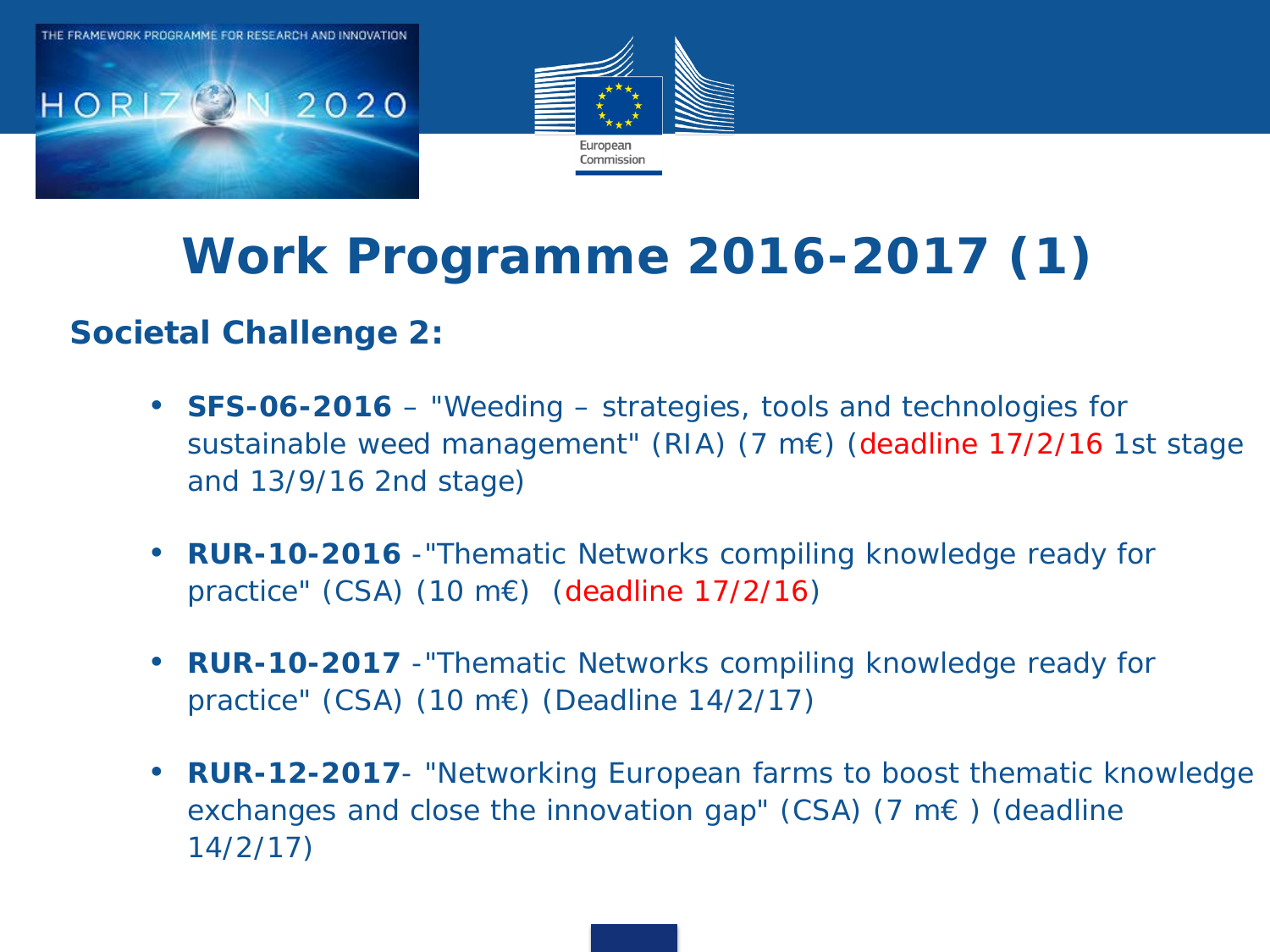

# **Work Programme 2016-2017 (2)**

## **Societal Challenge 2:**

- **SFS-34-2017** "*Innovative agri-food chains: unlocking the potential for competitiveness and sustainability"* (RIA) (6 m€) (deadline 14/2/17 1st stage and 13/9/17 2nd stage)
- **SFS-5-2017** *-"Robotics Advances for Precision Farming"* (RIA) (7 m€) (deadline 14/2/16)

### **Cross-cutting activities:**

• **IoT-01-2016:** *"Internet of Things Large Scale Pilot - Smart Farming and Food Security"(*IA) (30 m€) (deadline 12/4/16)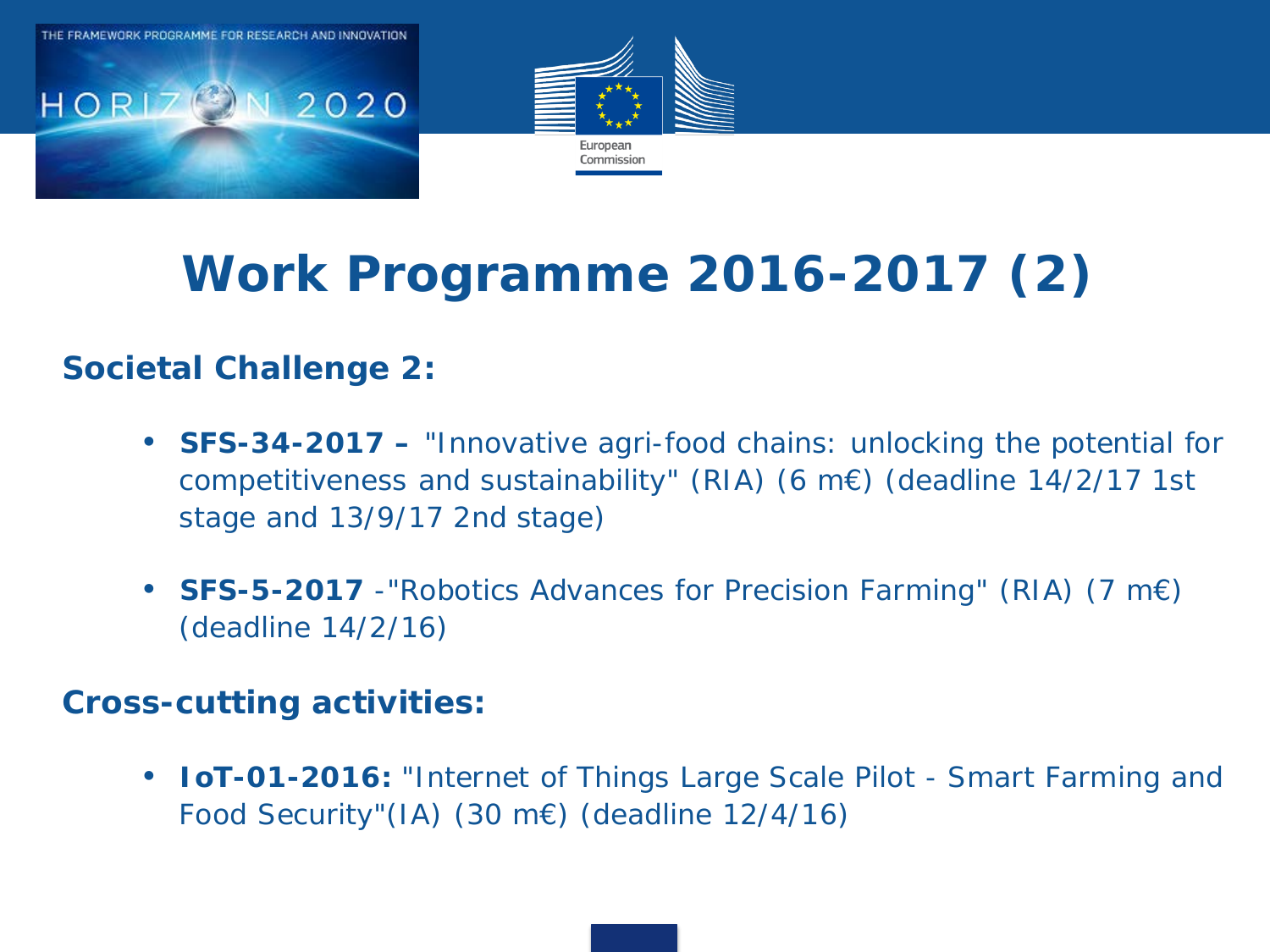

# **Links**

**EIP-AGRI** <http://ec.europa.eu/eip/agriculture/>

### **June 2016 – Workshop on Business Models**

### **H2020**

[http://ec.europa.eu/research/participants/portal/desktop/en/funding/referen](http://ec.europa.eu/research/participants/portal/desktop/en/funding/reference_docs.html#h2020-work-programmes-2016-17) [ce\\_docs.html#h2020-work-programmes-2016-17](http://ec.europa.eu/research/participants/portal/desktop/en/funding/reference_docs.html#h2020-work-programmes-2016-17)

### **H2020 – Info Day**

[http://ec.europa.eu/programmes/horizon2020/en/news/info-week-societal](http://ec.europa.eu/programmes/horizon2020/en/news/info-week-societal-challenge-2-work-programme-2016-2017)[challenge-2-work-programme-2016-2017](http://ec.europa.eu/programmes/horizon2020/en/news/info-week-societal-challenge-2-work-programme-2016-2017)

### **Workshop on multi-actor approach and thematic networks**

[http://ec.europa.eu/programmes/horizon2020/en/news/interactive](http://ec.europa.eu/programmes/horizon2020/en/news/interactive-innovation-motion-multi-actor-projects-and-thematic-networks-under-horizon-2020)[innovation-motion-multi-actor-projects-and-thematic-networks-under](http://ec.europa.eu/programmes/horizon2020/en/news/interactive-innovation-motion-multi-actor-projects-and-thematic-networks-under-horizon-2020)[horizon-2020](http://ec.europa.eu/programmes/horizon2020/en/news/interactive-innovation-motion-multi-actor-projects-and-thematic-networks-under-horizon-2020)